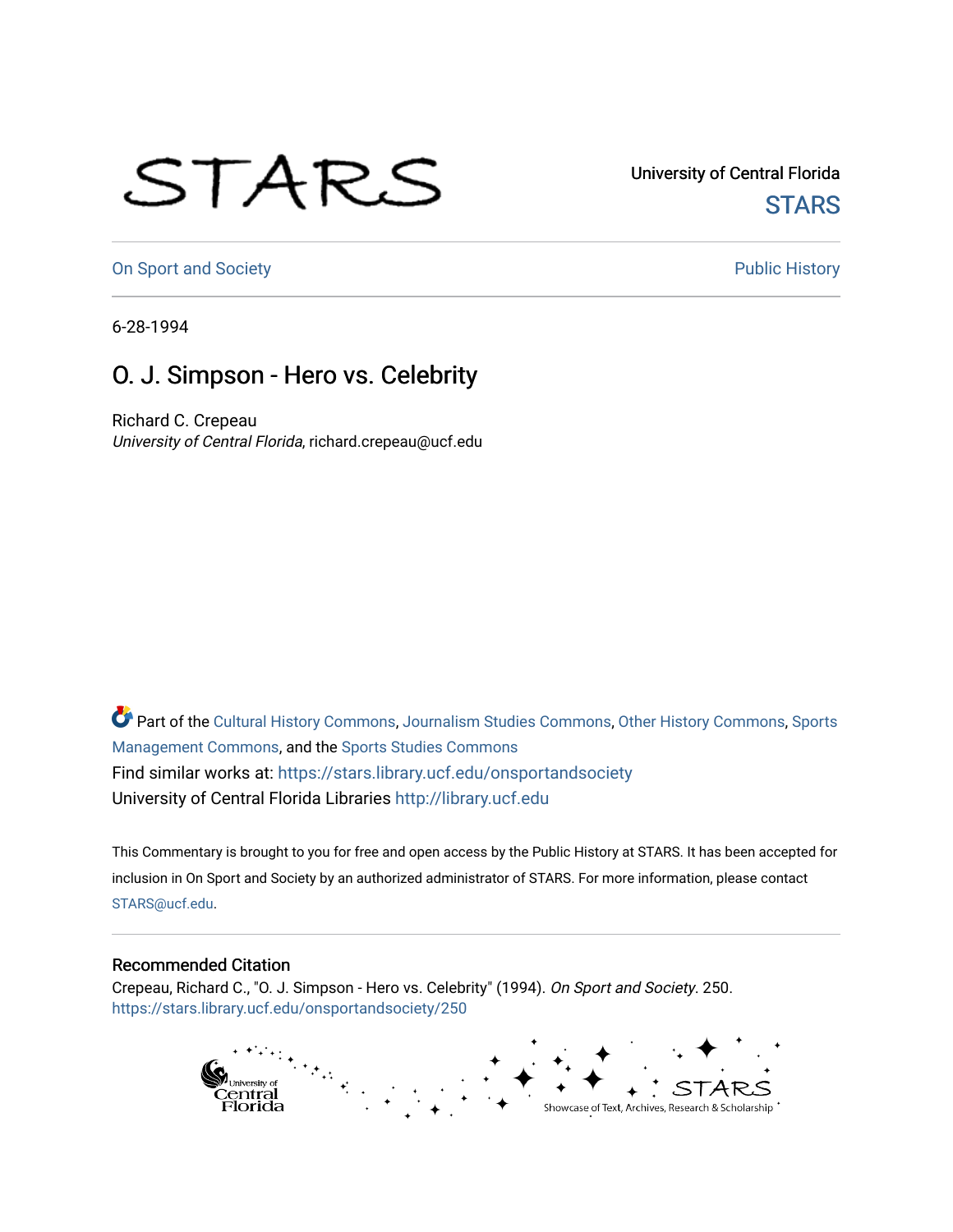## SPORT AND SOCIETY FOR ARETE June 28, 1994

It has been a wild and crazy several weeks of sport while WUCF has been off the air to increase power, and over the next few weeks I will try to catch up on some of the notable action. The Stanley Cup and NBA Finals have concluded, the World Cup has moved to center stage, the Baseball All-Star game is approaching and so apparently is a strike, Wimbledon is approaching its climax, stories of corruption continue to flow off the college campuses in Tallahassee and Miami, Evander Hollifield has been cured of heart problems by an Orlando faith-healer, and O.J. Simpson has gone from running through airports to running from the police.

But this week how can I speak about anything but the O.J. Simpson story?

First, there were the events of the now infamous weekend. Although I was in Atlanta where my focus was Braves baseball, it was impossible not to get caught up in this story. Before leaving for Friday night's game I heard the L.A. District Attorney report that O.J. had failed to turn himself in, and was now a fugitive from justice. At Fulton County Stadium people joked about seeing O.J. running through the stands, the parking lot, or selling peanuts. After the game the car radio came on in the middle of the freeway chase, parade, triumphal march, suicide ride, or whatever it was.

The scenes of people on the overpass cheering on The Juice, the people running out to the car to cheer him and wish him well, the traffic jam, the helicopter jam, the mini-cam jam, were all more than any sensible human being might be able to handle. Luckily there are few sensible folk left, so what does it matter. The chants of "Go, Juice" in these circumstances were mind numbing.

Has all of life become a football game or a sporting event? I kept waiting to hear someone talk about the failure of the police's prevent defense, O.J.'s elusive style, or how with someone like O.J. you can't really stop him you can only hope to contain him.

It was interesting too how the evidence against Simpson seemed to accumulate so quickly; how in the end many of the stories and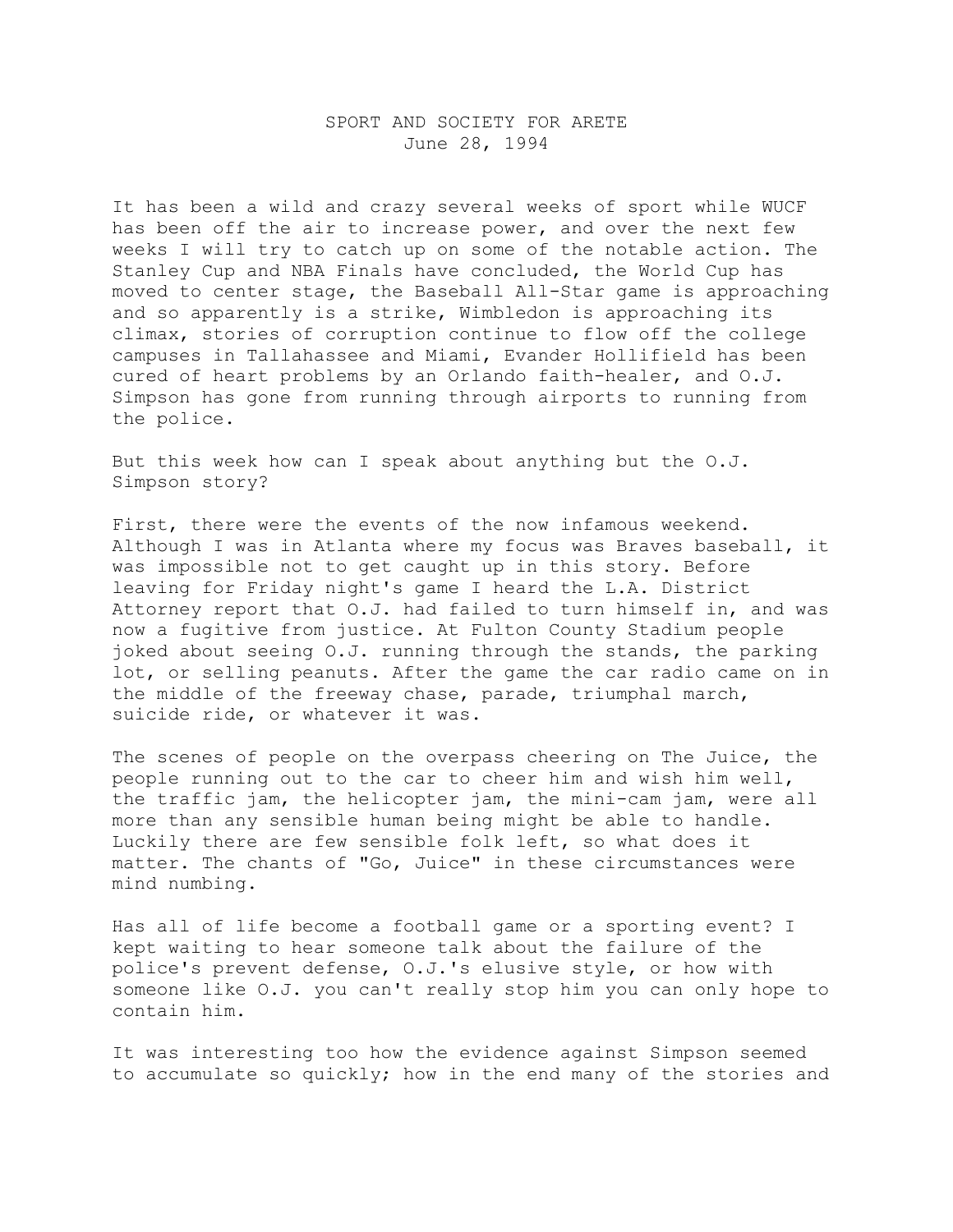reports which flashed across the TV screens proved to be totally false or highly inaccurate.

Even more interesting was how quickly the victims of the crime became irrelevancies. Everything was "the Juice this and the Juice that." All the concern seemed to be over Simpson. What of his former wife who was now dead? What of Ronald Goldman who was now dead? Were these two people not a part of this story. Why was there so little interest in the fact that two people were dead, butchered, and left families behind to morn the loss?

Through it all there was the air of disbelief. Former teammates and players, broadcasting partners, journalists, and friends of O.J. were interviewed and talked of their shock, of how this was not the O.J. they knew. Nor was it the O.J. any of us knew. That O.J. was the star running back at USC and for the Buffalo Bills, he was the wonderful guy who made appearances at charity events, who was on ABC and NBC sports as a football analyst, who appeared as an actor on TV and in the movies, who did all those commercials. He was the Juice, the all-American, Heisman Trophy winner, great player, great guy. He was the hero, the role model, who seemed to conform to all of those qualities that constitute the concept of character in the middle class world of television, advertising, and public values.

But of course as many are now saying and as I have been writing for the last two decades, there is a vast difference between a celebrity and a hero. A hero is known for heroic deeds and qualities which are displayed in substantive human action. A hero has qualities of character and displays human values we would like to emulate. A celebrity, on the other hand is a creation of the modern advertising and public relations industry. An image without reference to substance of character. A celebrity is, as Daniel Boorstin says, someone known for their well-knownness.

Running with a ball, regardless of how well it is done, does not require qualities of character or high ideals. But in this society celebrity and heroism have become confused, and so we are always surprised when celebrities turn out not to be people of high moral character or valued human ideals.

When the mask is torn away we do not always like what we see. When O.J. turns out to be someone who is haunted by demons, who has a long track record of wife abuse across two marriages, we are shocked and want to deny the realities.